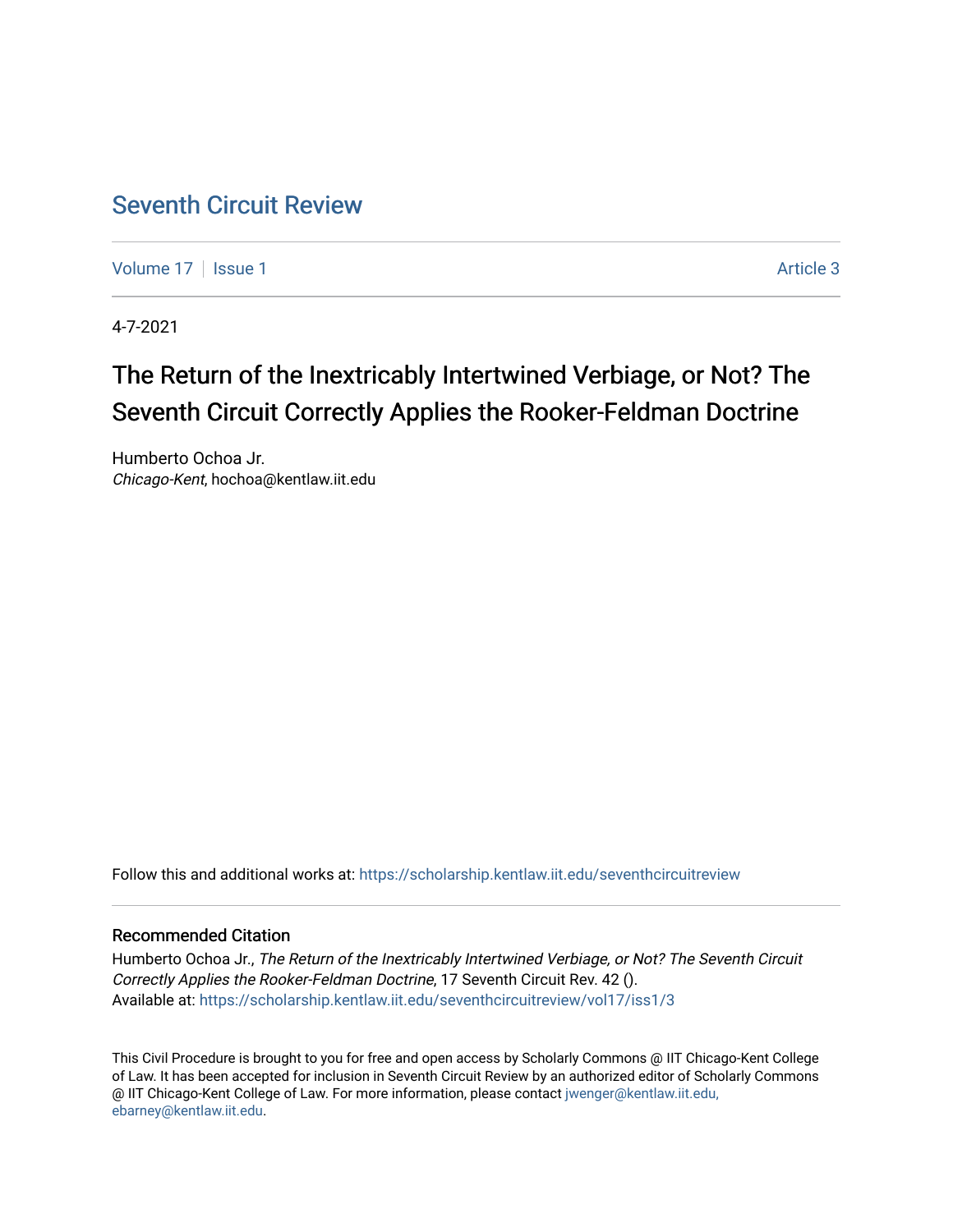SEVENTH CIRCUIT REVIEW Volume 17 Fall 2021

### **THE RETURN OF THE INEXTRICABLY INTERTWINED VERBIAGE, OR NOT? THE SEVENTH CIRCUIT CORRECTLY APPLIES THE**  *ROOKER-FELDMAN* **DOCTRINE**

#### HUMBERTO OCHOA JR.

Cite as: Humberto Ochoa Jr., The *Return of the Inextricably Intertwined Verbiage, or not? The Seventh Circuit Correctly Applies the Rooker-Feldman Doctrine*, 17 SEVENTH CIRCUIT REV. \_\_\_ (2021), *at* http://www.kentlaw.iit.edu/Documents/Academic Programs/7CR/v17 /ochoa.pdf.

#### **INTRODUCTION**

Even after *Iqbal* and *Twombly* were decided, the Supreme Court cases which supposedly provided better guidance on the pleading standard lawyers use today, the legal community continued to struggled with properly applying these pleading principles in the courtroom.<sup>1</sup> This confusion is not unusual, considering that the U.S. legal system can easily be perceived as a labyrinth of obscurity with no visible path, and even with professional expertise, the light at the end of the tunnel is not always bright. As a result of this obscurity, a lawyer's first task should be to become an expert of the facts and the

J.D. candidate, May 2022, Chicago-Kent College of Law, Illinois Institute of Technology. My utmost thanks to Ryan Moore and Elias Gordan for their invaluable guidance throughout my law school journey.

<sup>&</sup>lt;sup>1</sup> Alexander A. Reinert, The Supreme Court's Civil Assault on Civil Procedure, 41 Hum. Rts. Mag. (2015).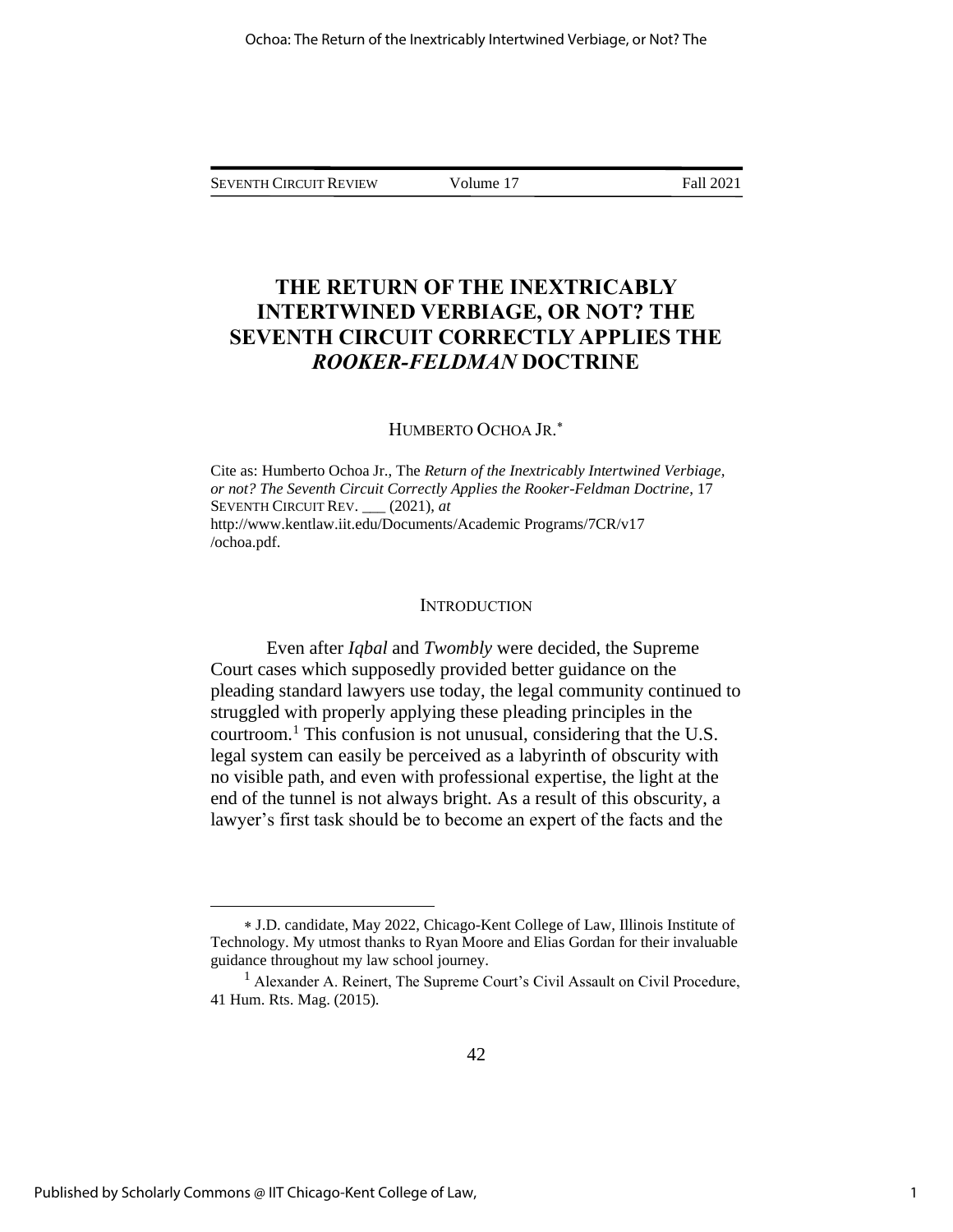| <b>SEVENTH CIRCUIT REVIEW</b> | Volume 17 | Fall 2021 |
|-------------------------------|-----------|-----------|
|                               |           |           |

law of the case.<sup>2</sup> Furthermore, at the appellate stage, knowing your case means, first and foremost, knowing the record.<sup>3</sup>

Jose Andrade's counsel excelled with their knowledge of the record when advocating for their client in the United States Court of Appeals for the Seventh Circuit. 4 *Jose Andrade v. City of Hammond, Indiana*, is a convoluted case about a landlord who was barred from raising a claim in federal court after previously filing a suit and having that suit decided, alleging the same facts but with different claims, in state court. Specifically, the legal doctrine which was used to bar the landlord is known as the confusing *Rooker-Feldman* doctrine.<sup>5</sup>

In essence, the *Rooker-Feldman* doctrine explains that federal courts are not vested with appellate jurisdiction, aside from the Supreme Court of the United States and are therefore barred from reviewing final state court judgements regardless of how wrongly decided they might appear to be.<sup>6</sup> Interestingly, as some scholars have pointed out, it is astonishing that the *Rooker-Feldman* doctrine is still frequently used today by federal courts considering how infrequently legal academics research it.<sup>7</sup> Some commentators have even gone so far in comically acknowledging that *Rooker-Feldman* has passed away and is buried in its graveyard hoping to never be seen again, which is quite unfortunate.<sup>8</sup>

Nonetheless, to argue that *Rooker-Feldman* is unimportant would be like saying the Earth is flat. Federal courts still heavily rely

<sup>4</sup> See Andrade v. Hammond, Indiana, 9 F.4<sup>th</sup> 947, 948 (7th Cir. 2021).

5 *Id.*

6 *Id.* at 952

 $2$  ANTONIN SCALIA & BRYAN A. GARNER, MAKING YOUR CASE: THE ART OF PERSUADING JUDGES 8 (2008).

<sup>3</sup> Scalia & Garner, *supra*, note 2 at 8.

 $<sup>7</sup>$  Dustin E. Buehler, Revisiting Rooker-Feldman: Extending the Doctrine to</sup> State Court Interlocutory Orders, 36 FLA.ST. U. L. REV. (2009), (Nov. 15, 2021, 3:45 PM),

https://ir.law.fsu.edu/lr/vol36/iss3/2.

<sup>8</sup> *See* Samuel Bray, *Rooker Feldman (1923-2006)*, 9 GREEN BAG 2D 317, 317 (2006). Bray wrote a satirical obituary: "Rooker-Feldman, the legal personality, died yesterday at his home in Washington D.C. He was 83.".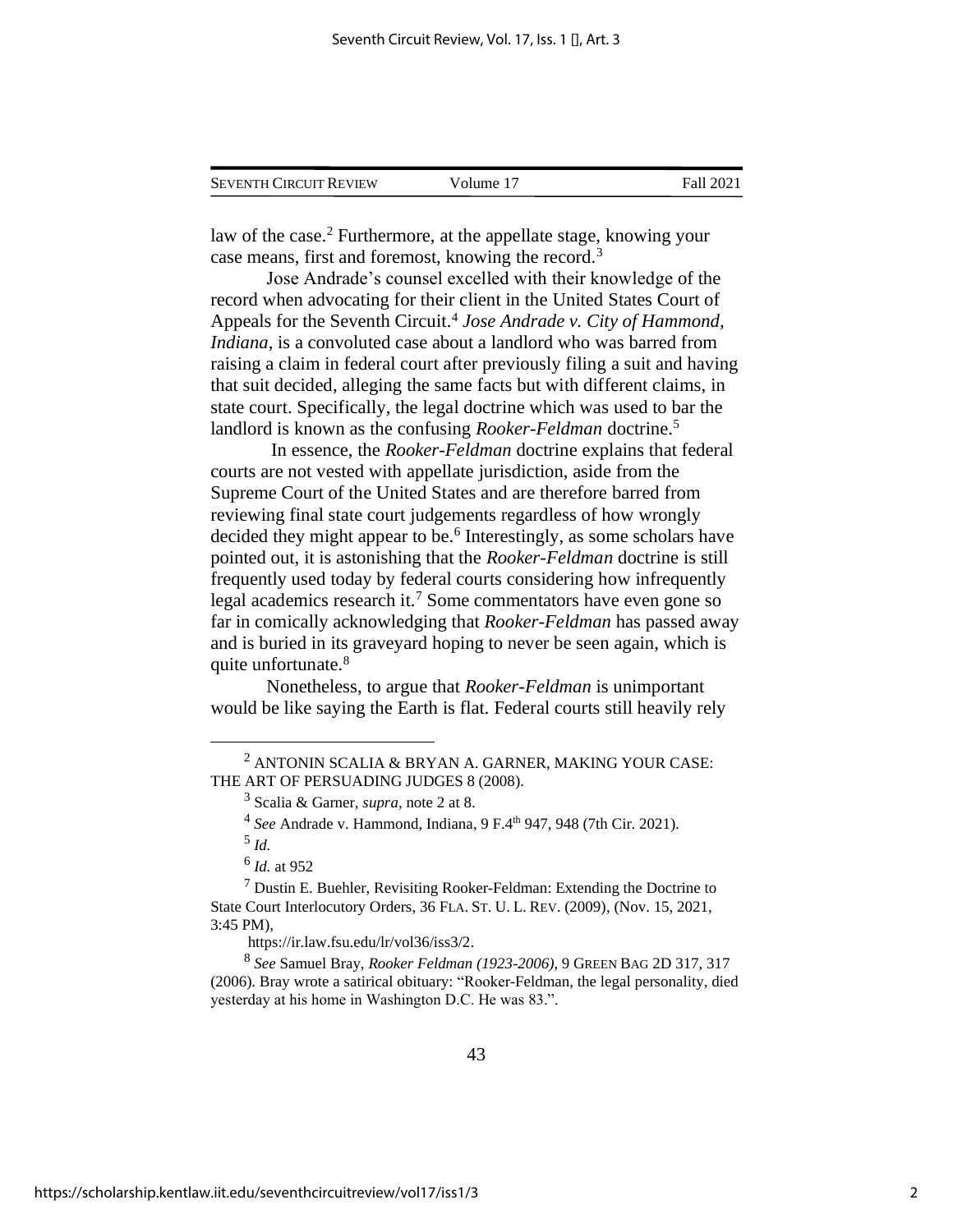| <b>SEVENTH CIRCUIT REVIEW</b> | Volume 17 | Fall 2021 |
|-------------------------------|-----------|-----------|
|                               |           |           |

on *Rooker-Feldman* to rid themselves of cases that further augment their filled dockets.<sup>9</sup> This is true even though the Supreme Court has stated that *Rooker-Feldman* should not be a federal court's first instinct when a federal lawsuit overlaps with an earlier lawsuit in state court.<sup>10</sup>

Part I of this Article will explain what the *Rooker-Feldman* Doctrine is, the intricacies of it, and the reasons why the Seventh Circuit Court of Appeals applied the correct test when analyzing it. Part II will explain how the Seventh Circuit correctly differentiated the *Andrade* case from other similar cases when applying *Rooker-Feldman*. Part III will explain the next steps of *Andrade*, specifically in connection to the preclusion doctrine, and additional comments from both parties after the Seventh Circuit decision.

#### *Rooker-Feldman*

The *Rooker-Feldman* doctrine originated from two landmark cases, *Rooker v. Fidelity Trust Co.*<sup>11</sup> and *District of Colombia Court of Appeals v. Feldman,*<sup>12</sup> which helped solidify principles not explicitly stated in the U.S. Code. The first provision addressed in the cases is Title 28 of the United States Code Section 1257, which states that:

Final judgments or decrees rendered by the highest court of a State in which a decision could be had, may be reviewed by the Supreme Court by writ of certiorari where the validity of a treaty or statute of the United States is drawn in question or where the validity of a statute of any State is drawn in question on the ground of its being repugnant to the Constitution, treaties, or laws of the United States, or where

<sup>9</sup> Beuhler, *supra* note 1, at 375.

<sup>10</sup> *Andrade*, 9 F.4th at 951.

<sup>11</sup> Rooker v. Fidelity Trust Co., 263 U.S. 413 (1923). *Rooker* is discussed in detail *infra*, page 4.

<sup>&</sup>lt;sup>12</sup> D.C. Ct. of Appeals v. Feldman, 460 U.S. 462 (1983). Feldman is discussed in detail *infra*, page 4.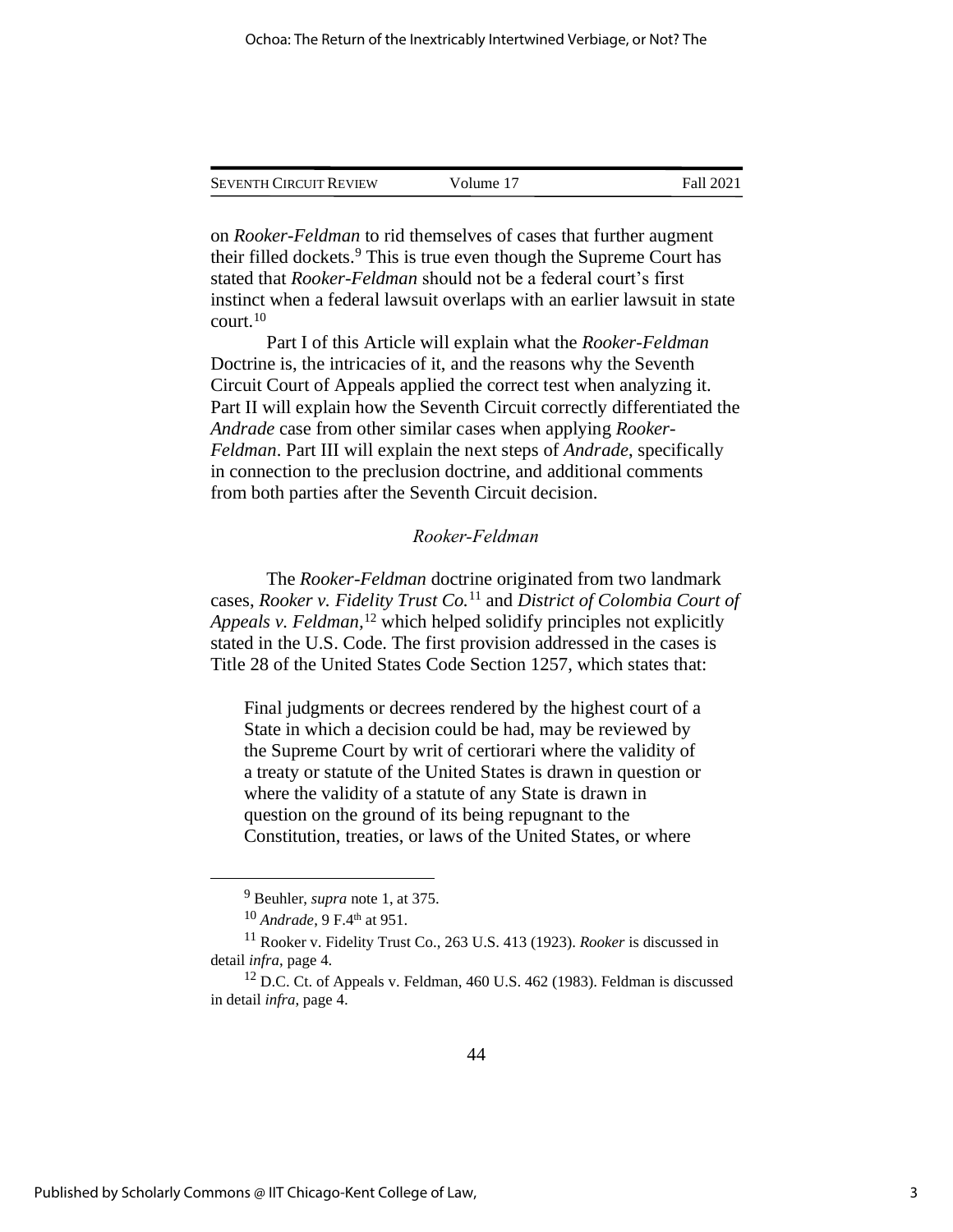| Seventh Circuit Review | Volume 17 | Fall 2021 |
|------------------------|-----------|-----------|
|                        |           |           |

any title, right, privilege, or immunity is specially set up or claimed under the Constitution or the treaties or statutes of, or any commission held or authority exercised under, the United States.<sup>13</sup>

The second code provision at issue is Title 28 of the United States Code Section 1331 which states that "[t]he district courts shall have original jurisdiction of all civil actions arising under the Constitution, laws, or treaties of the United States."<sup>14</sup>

The rule from these two provisions, while not explicitly stated, is that federal courts are barred from reviewing final state court judgements regardless of how wrong they might be, and further that only the Supreme Court may review a final state court judgement.<sup>15</sup>

*Rooker v. Fidelity Trust Co.*, argued in 1923, involved a married couple who transferred the deed to their house to a bank, the Fidelity Trust Company, in exchange for a loan that they ultimately failed to pay back.<sup>16</sup> After more than two decades of litigation, the married couple sought to have the final state court judgement, which they lost, declared null and void by a federal district court. An issue arose from the later-filed lawsuit: the couple was attempting to obtain other relief from that final state court judgement which was already decided.<sup>17</sup> The Supreme Court affirmed the federal district court in having the lawsuit dismissed reasoning that the federal court in essence would act as appellate courts to the final state court judgement.<sup>18</sup> The Supreme Court concluded that when a case has gone through all the steps at the state level correctly, then that decision is binding and only the Supreme Court will have the right to hear any disputes that arise from that judgement.<sup>19</sup>

<sup>19</sup> *Id.*

<sup>13</sup> 28 U.S.C.A. § 1257 (West).

<sup>14</sup> 28 U.S.C.A. § 1331 (West).

<sup>15</sup> *Andrade*, 9 F.4th at 952.

<sup>16</sup> *See Rooker*, 263 U.S. at 414–417.

<sup>17</sup> *Id.*

<sup>18</sup> *Id.*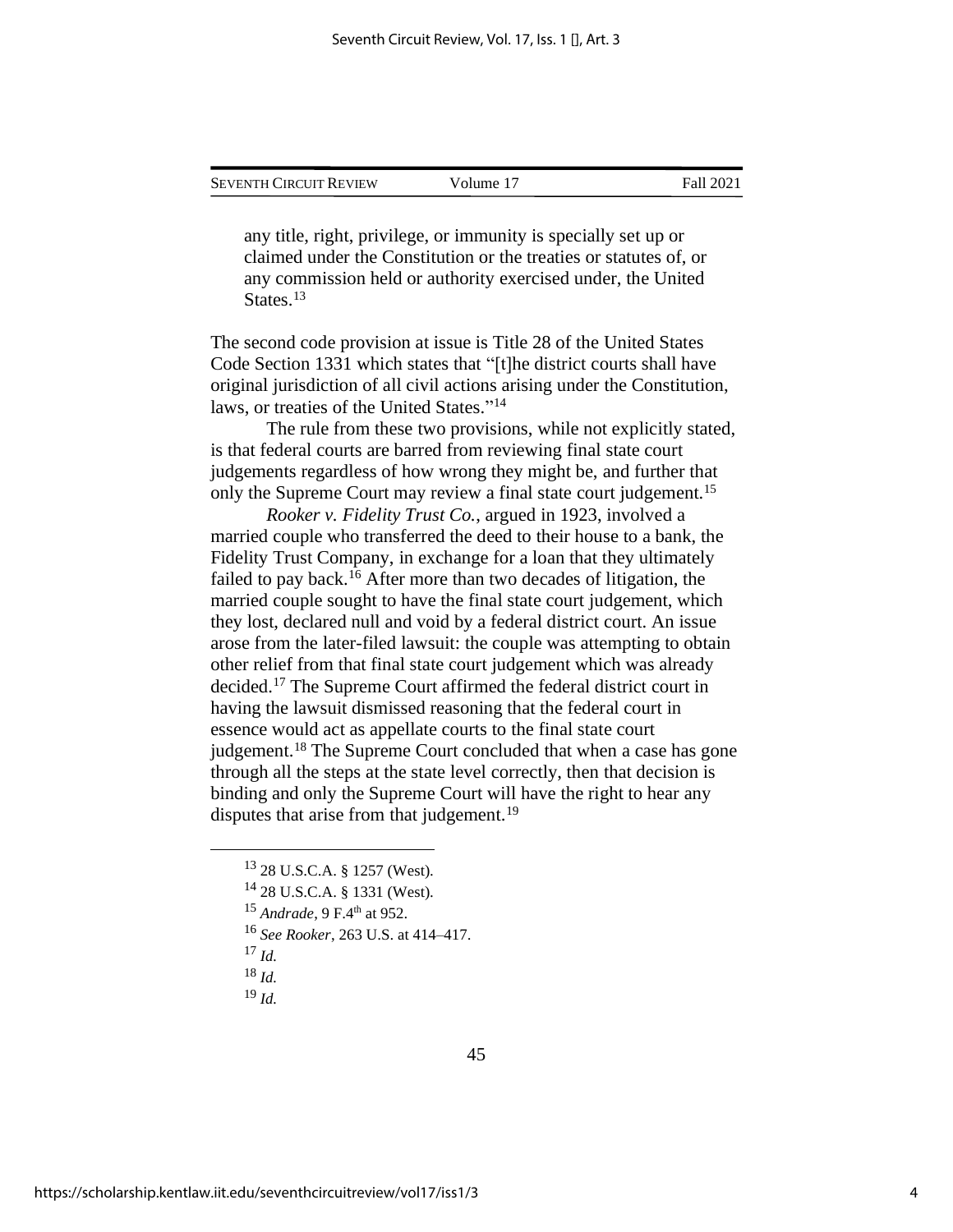| <b>SEVENTH CIRCUIT REVIEW</b> | Volume 17 | Fall 2021 |
|-------------------------------|-----------|-----------|
|                               |           |           |

*District of Colombia Court of Appeals v. Feldman* involved two bar exam applicants who asked the District of Colombia Court of Appeals for waivers to a rule requiring bar applicants to have graduated from an American Bar Association-approved law school.<sup>20</sup> The court denied the bar applicants' request, and the bar applicants responded subsequently by challenging the denials in the United States District Court for the District of Colombia.<sup>21</sup> The district court dismissed the bar applicants' complaint on the ground that it lacked subject matter jurisdiction to hear challenges to state court decisions arising out of judicial proceedings.<sup>22</sup> However, on appeal, the United States Court of Appeals for the District of Colombia Circuit held that the district court did have jurisdiction to review constitutional challenges to the rule barring admission.<sup>23</sup>

#### The *Rooker-Feldman* Test

<sup>21</sup> *Id.* at 468. The court noted that "while the Committee on Admissions had recognized Mr. Feldman's 'exceptional opportunity for training'" and his fine personal qualities, the purpose of the rule at issue was "to prevent the Committee and the Court from assuming the practicably impossible task of making separate subjective evaluations of each applicant's training and education; hence, an objective and reasonable standard as prescribed by the rule must be utilized." In this light, the court decided not to waive the rule and upheld the Committee's denial of Feldman's application." *Id.*

<sup>22</sup> *Id.* at 470.

<sup>23</sup> *Id.* at 487. This separation is important because as the court notes "in deciding that the District Court has jurisdiction over those elements of the respondents' complaints that involve a general challenge to the constitutionality of Rule 46 I(b)(3), we expressly do not reach the question of whether the doctrine of res judicata forecloses litigation on these elements of the complaints. We leave that question to the District Court on remand." *Id.*

<sup>20</sup> See *Feldman*, 460 U.S. at 466 ("In his petition, Feldman described his legal training, work experience, and other qualifications. He suggested that his professional training and education were "equal to that received by those who have attended an A.B.A. approved law school." In view of his training, experience, and success in passing the bar examinations in other jurisdictions, Feldman stated that "the objectives of the District of Columbia's procedures and requirements for admission to the Bar will not be frustrated by granting this petition.") *Id.*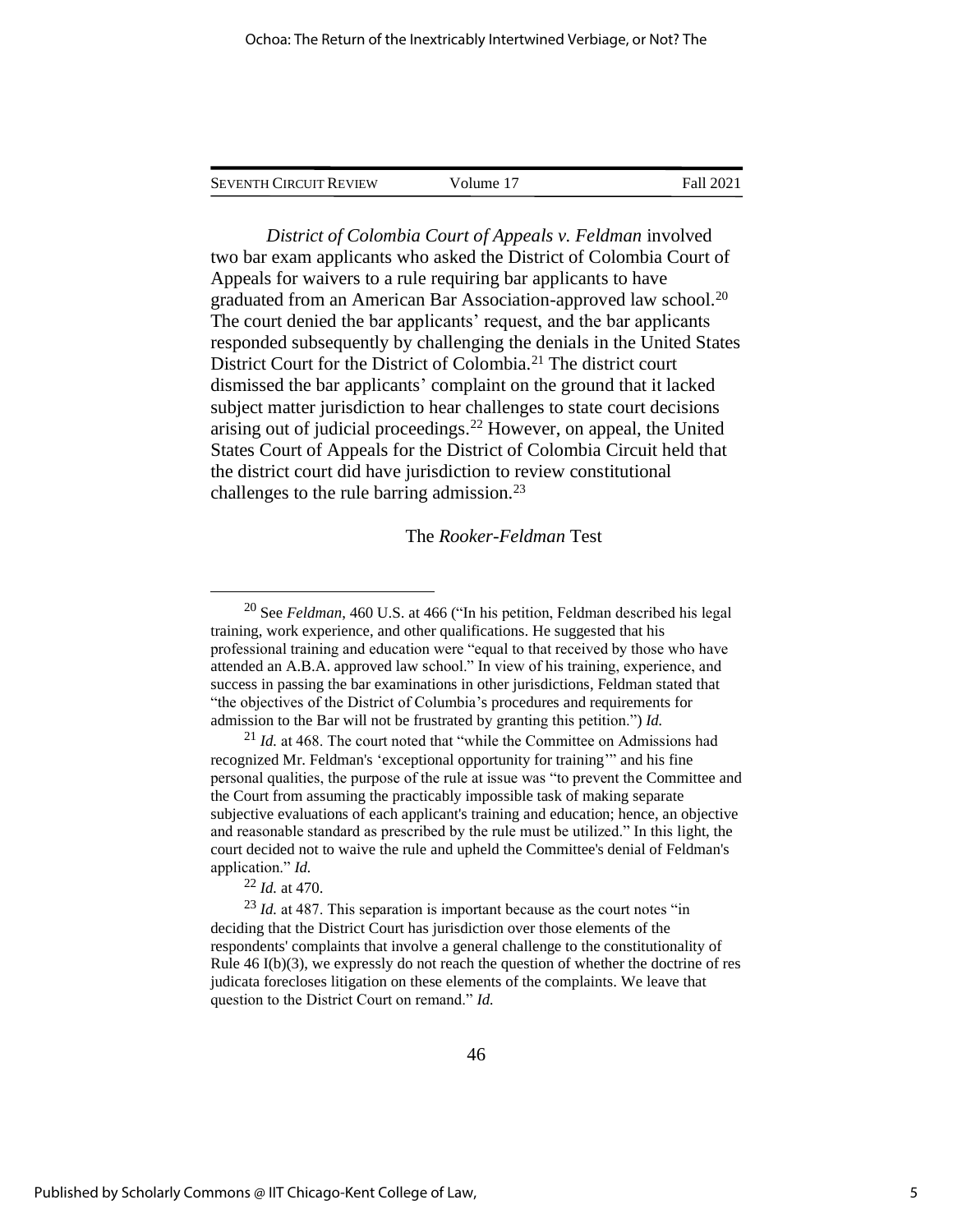| <b>SEVENTH CIRCUIT REVIEW</b> | Volume 17 | Fall 2021 |
|-------------------------------|-----------|-----------|
|                               |           |           |

When a plaintiff, who loses in state court, presents a new claim in federal court that is dependent on the same operative facts from that case which the plaintiff lost, opposing counsel will have the opportunity to answer with a motion for summary judgment asking the court to dismiss the claim since *Rooker-Feldman* has divested the court of jurisdiction. The court will then analyze whether the *Rooker-Feldman* doctrine applies by applying a two-step test.<sup>24</sup>

The first part of the test "consider[s] whether a plaintiff's federal claims are "'independent'" or, instead, whether they "'either directly"' challenge a state court judgment or are "'inextricably intertwined with one.'"<sup>25</sup> If the claim at issue is considered to be independent from a state court judgement, then *Rooker-Feldman* cannot be used as a bar for the claim brought to federal court.<sup>26</sup> If a court determines that the claim at issue either directly challenges a state court judgement or is inextricably intertwined with one, then the analysis proceeds to the next step.<sup>27</sup> Step two requires a court to consider whether the plaintiff had a reasonable opportunity to present the injury in state court proceedings, and "only if the plaintiff did have such an opportunity does *Rooker-Feldman* strip federal courts of jurisdiction."28

> Confusion Regarding the "Inextricably Intertwined" Verbiage and What Courts Should Follow Instead

There is no doubt that the *Rooker-Feldman* test is not simple, and that it does not achieve correct results all the time.<sup>29</sup> To argue otherwise would be to negate the various claims that have been brought to court and dismissed for applying *Rooker-Feldman*

- <sup>27</sup> *Id*.
- <sup>28</sup> *Id.*

 $24$  Op. and Order. 1, ECF No. 73.

<sup>&</sup>lt;sup>25</sup> Andrade v. Hammond, Indiana,  $9F.4^{th}$  947, 951 (7th Cir. 2021).

<sup>26</sup> *Id.*

<sup>29</sup> Beuhler, *supra* note 2, at 374.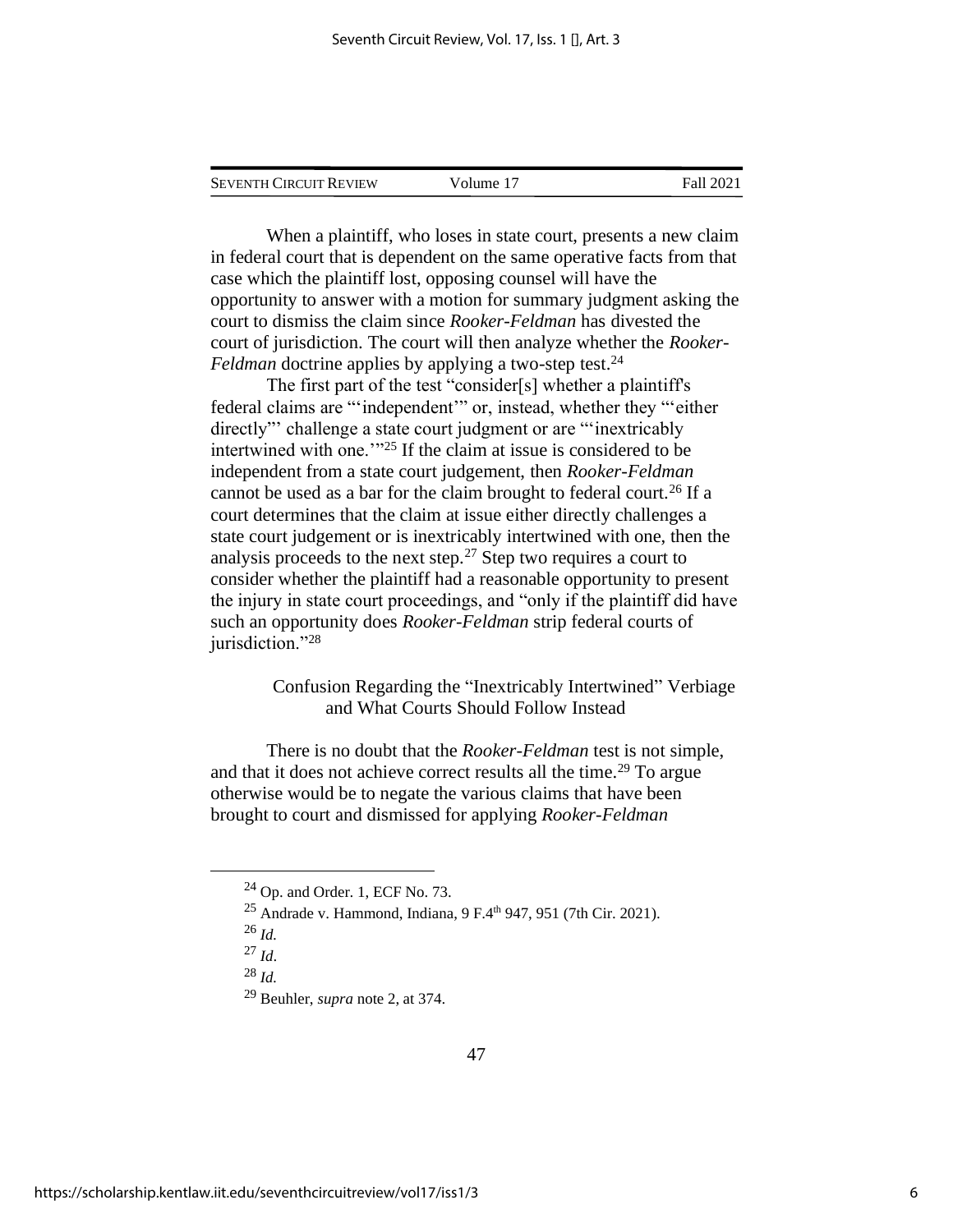| <b>SEVENTH CIRCUIT REVIEW</b> | Volume 17 | <b>Fall 2021</b> |
|-------------------------------|-----------|------------------|
|                               |           |                  |

incorrectly.<sup>30</sup> Although *Rooker-Feldman* is only analyzed when a newly filed federal complaint is alleged to challenge a final state court judgement, $31$  it is usually difficult to distinguish those cases which are completely independent from a final state court judgement from those that are not.<sup>32</sup> There is usually at least some aspect of the final state court judgement which is tied with that newly filed federal claim.<sup>33</sup> As mentioned before, even judges have a difficult time applying the doctrine.<sup>34</sup>

As a result, there are important steps litigants should follow when arguing on behalf of their client who was injured by an administrative entity. A strong brief will contain the following: first, the party who lost in state court (the party who filed the federal lawsuit) sustained an injury; second, the injury must not have been remedied; and third, the injury must have occurred before the state court proceedings began. In short, the losing party who sustained the injury will have to convince a federal court that the alleged injury is completely independent of the final state court judgement.

Previously, litigants would apply the "inextricably intertwined" verbiage when arguing under *Rooker-Feldman*, used both by the Seventh Circuit and the state courts of Indiana in *Andrade*.

This paper advocates, in light of *Andrade*, that the "inextricably intertwined" verbiage should not be used when applying *Rooker-Feldman* to a case in the Seventh Circuit's jurisdiction.<sup>35</sup> Because two courts connected with *Andrade*, the Court of Appeals of Indiana and the Seventh Circuit Court of Appeals, incorrectly mentioned the inextricably intertwined verbiage, it is not appropriate for use in future *Rooker-Feldman* analyses.

Chief Judge Sykes states that the inextricably intertwined verbiage should not be used any longer to determine cases under

<sup>34</sup> *Id.*

<sup>30</sup> Beuhler, *supra* note 2, at 375.

<sup>31</sup> *See* Rooker v. Fidelity Trust Co., 263 U.S. 413, 414 (1923).

<sup>32</sup> *Andrade* at 951.

<sup>33</sup> *See* D.C. Ct. of Appeals v. Feldman, 460 U.S. 462, 479 (1983).

<sup>35</sup> *Id.* at 951–54.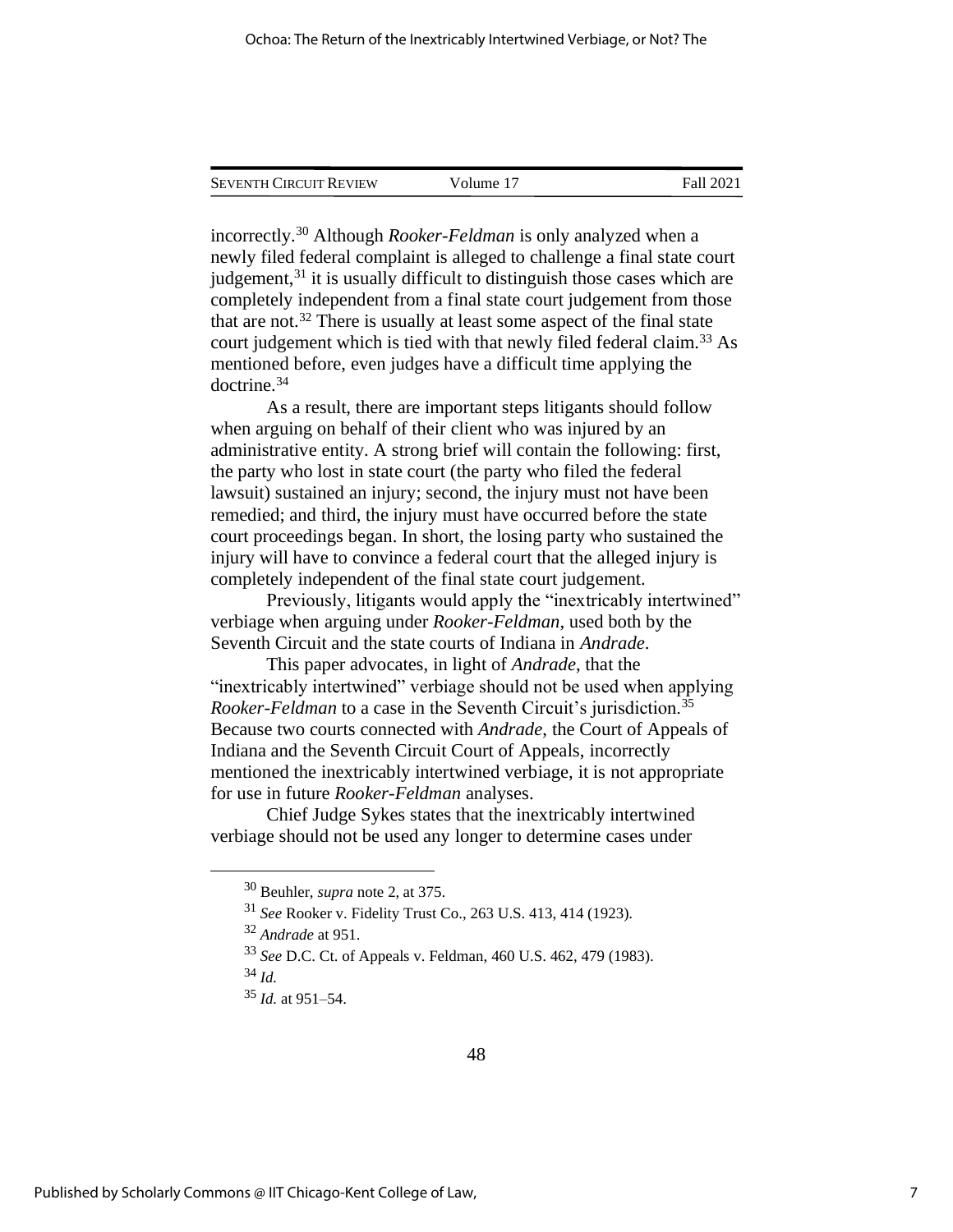| Seventh Circuit Review | Volume 17 | Fall 2021 |
|------------------------|-----------|-----------|
|                        |           |           |

*Rooker-Feldman*. <sup>36</sup> Chief Judge Sykes ended her concurrence in *Andrade* by reminding the panel that the inextricably intertwined verbiage is the "wrong starting point" in using the doctrine.<sup>37</sup> Sykes argued that using the verbiage of the inextricably intertwined doctrine is inconsistent with the now familiar standard that comes from *Exxon Mobil v. Saudi Basic Industries Corp.<sup>38</sup>*

In *Exxon Mobil*, a case involving two subsidiaries of an American corporation who got in a dispute over royalties with a Saudi corporation and where the American corporation and subsidiaries filed a federal action in the event that they might lose in state court, the U.S. Supreme Court narrowed the use of the *Rooker-Feldman* doctrine by clarifying that the *Rooker-Feldman* "doctrine is confined to cases brought by state-court losers complaining of injuries caused by statecourt judgments rendered before the federal district court proceedings commenced and inviting district court review and rejection of those judgments; the *Rooker-Feldman* doctrine does not otherwise override or supplant preclusion doctrine or augment doctrines that allow federal courts to stay or dismiss proceedings in deference to state court actions."<sup>39</sup>

More importantly, the Court did not once mention that the inextricably intertwined verbiage is a factor when analyzing cases under *Rooker-Feldman*. <sup>40</sup> Therefore, the inextricably intertwined verbiage should not be used to analyze subsequent cases any longer in this jurisdiction.

Instead, a court should continue applying the standard that emerged from the *Exxon Mobil* decision.<sup>41</sup> Judge Sykes explains it very well, commenting that "rather than asking if the plaintiff seeks a result that conflicts with or undermines a judgement in parallel state litigation, Exxon directs our attention to the source of the plaintiffs'

<sup>36</sup> *Id.*

<sup>37</sup> *Id.* at 954.

<sup>38</sup> *Id.*

<sup>39</sup> Exxon Mobil Corp. v. Saudi Basic Indus. Corp., 544 U.S. 280 (2005).

<sup>40</sup> *Id.* at 291–94*.*

<sup>41</sup> *See Exxon Mobil*, 544 U.S. at 292*.*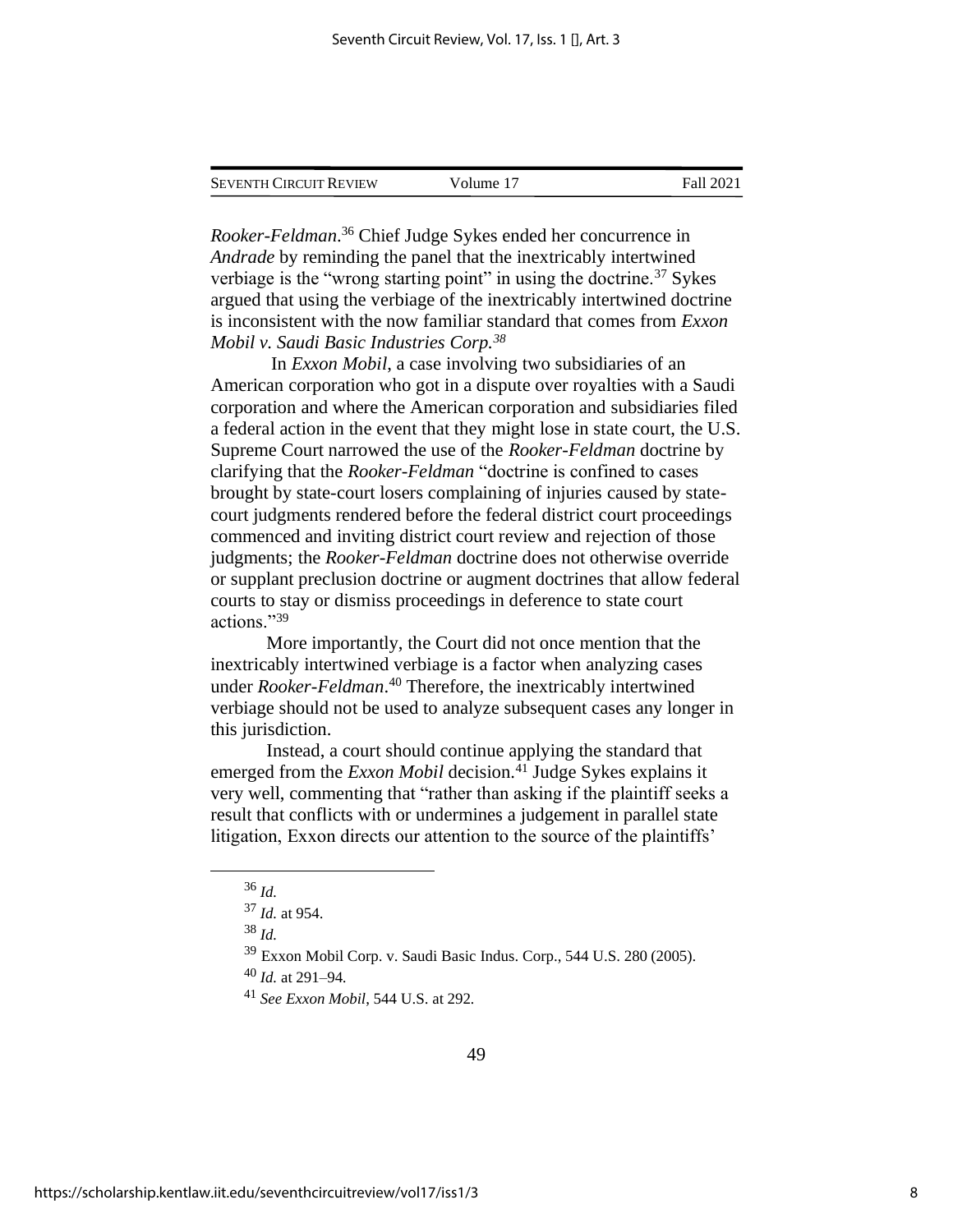| <b>SEVENTH CIRCUIT REVIEW</b> | Volume 17 | Fall 2021 |
|-------------------------------|-----------|-----------|
|                               |           |           |

injuries.<sup>42</sup> If the plaintiff complains of an independent prior injury caused outside the judicial process—including by other branches of government—then *Rooker-Feldman* does not apply; instead, preclusion doctrine comes into play."<sup>43</sup>

One crucial detail worth noting is that during the Seventh Circuit oral argument in *Andrade*, counsel for the city of Hammond, the adversaries to the landlord in *Andrade*, furiously rejected Judge Sykes' interpretation of *Exxon Mobil* and noted that the Supreme Court did not reject the inextricably intertwined verbiage. The Seventh Circuit judges furiously rejected this argument in their opinion. Once more as Judge Sykes notes, "that language is conspicuously absent from *Exxon Mobil*."<sup>44</sup> Although there is a possibility that the Supreme Court might one day agree with the Defendant by allowing the inextricably intertwined verbiage to stand, until that happens litigants should remember to follow the precedent left by *Exxon Mobil*. 45

There is additional support for the argument that the inextricably intertwined verbiage should be abandoned. Other courts around the United States have also agreed that the verbiage was not considered during the *Exxon Mobil* decision. For example, On August 12, 2021, the Court of Appeals for the Eleventh Circuit revived a child custody case that had already been tossed out on *Rooker-Feldman* grounds. That court stated that the *Rooker-Feldman* doctrine has been applied too broadly and that its "era of expansion is over."<sup>46</sup> Additionally, the court commented that, "though the Supreme Court has stepped in to restore the doctrine to its original boundaries, courts have continued to apply *Rooker-Feldman* as a one-size-fits-all preclusion doctrine for a vast array of claims relating to state court litigation." The court reasoned that since the plaintiff was not trying to

<sup>&</sup>lt;sup>42</sup> Andrade v. Hammond, Indiana,  $9 F.4<sup>th</sup> 947, 952$  (7th Cir. 2021). <sup>43</sup> *Id.*

<sup>&</sup>lt;sup>44</sup>Oral Argument at 15:00, Andrade v. Hammond, Indiana, 9 F.4<sup>th</sup> 947, 948 (7th Cir. 2021).

<sup>45</sup> *Id.*

 $^{46}$  Matt Perez,  $11<sup>th</sup>$  Circ. Says Rooker-Feldman Doctrine's 'Expansion is Over', LAW360, (Nov. 10, 2021, 5:23 PM), https://www.law360.com/articles/1412342.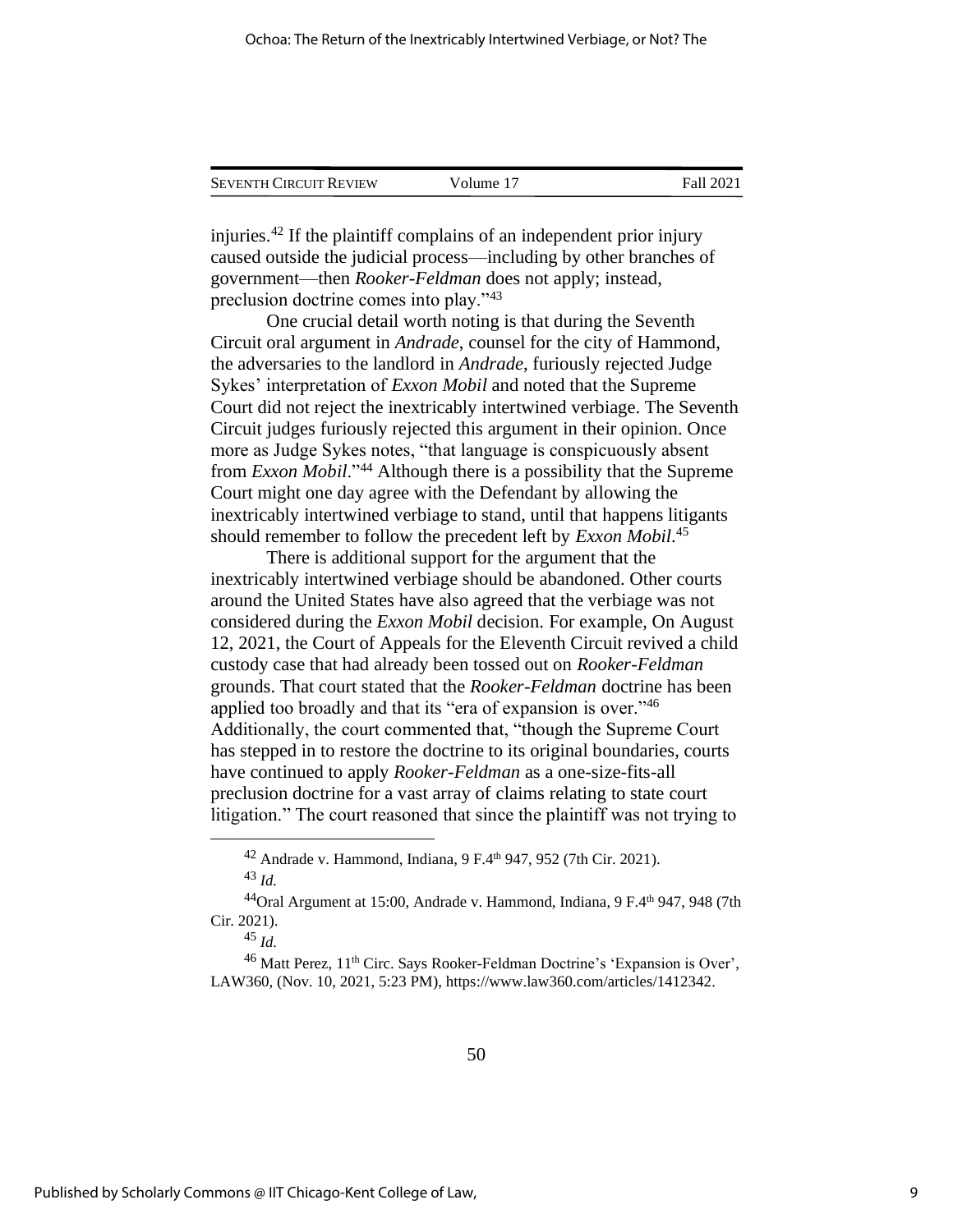| <b>SEVENTH CIRCUIT REVIEW</b> |  |
|-------------------------------|--|
|                               |  |

Volume 17 Fall 2021

overturn the child custody decision, but was instead seeking relief based on other claims, that the plaintiff did not invoke the use of *Rooker-Feldman*. Those claims involved violations related to procedural due process rights, discrimination based on age, and unreasonable search and seizure. Once again none of these claims sought to have the child custody judgement reversed. Most importantly was what the Eleventh Circuit had to say about the inextricably intertwined verbiage; the court commented that the inextricably intertwined verbiage was a huge reason that the *Rooker-Feldman* doctrine was used too broadly in the past, but that the *Exxon Mobil* decision has cleared up that confusion.

Even before that, the Court of Appeals for the Third Circuit had ruled similarly on limiting *Rooker-Feldman*. That court also reversed a decision and concluded that a bankruptcy court erred when concluding that the *Rooker-Feldman* doctrine barred review of fraudulent transfer claims. The appeal focused on Sections 544 and 548 of the Bankruptcy Code, but instead of ruling on the merits, the court ended up addressing whether *Rooker-Feldman* was properly applied to bar the action from proceeding. The court's analysis focused on whether the plaintiff had invited the federal court to review and reject the state court judgement. More importantly the Third Circuit commented that the U.S. Supreme Court has cautioned against applying *Rooker-Feldman* too broadly. The doctrine is confined to "limited circumstances" where "state court losers complain[ ] of injuries caused by state-court judgements rendered before the district court proceedings commenced and inviting district court review and rejection of those judgements."<sup>47</sup>

Additionally, the clarification that Judge Sykes provides in *Andrade* is important because it helps separate the preclusion doctrine from the *Rooker-Feldman* doctrine—exactly what the legal community has struggled with for decades. $48$  It is one thing to

<sup>47</sup> Steven Wilamsky & Sara Ghadiri, *3 rd Circ. Confirms Limits of The Rooker-Feldman Doctrine*, LAW360, (Nov. 12, 2021, 3:10 PM),

https://www.law360.com/articles/1004470/3rd-circ-confirms-limits-of-therooker-feldman-doctrine.

<sup>48</sup> *Andrade* at 952.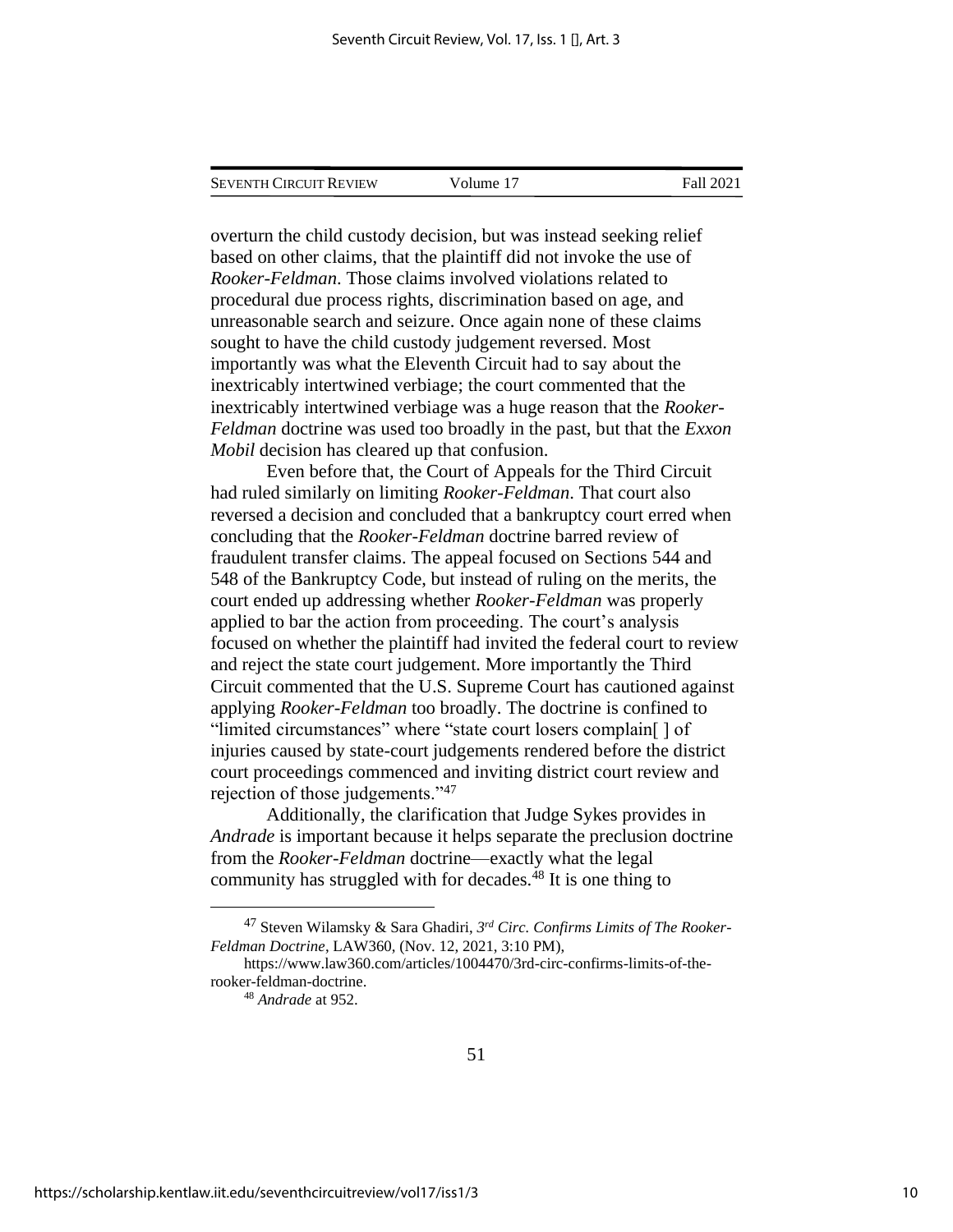| <b>SEVENTH CIRCUIT REVIEW</b> | Volume 17 | Fall 2021 |
|-------------------------------|-----------|-----------|
|                               |           |           |

perpetuate widespread use of a confusing test that is not clearly articulated—i.e., the inextricably intertwined test—but it is another thing to confuse two separate legal doctrines. Although both legal concepts have their own distinct analyses and reasons to be used in court, differentiating preclusion and *Rooker-Feldman* principles has proven to be quite difficult for many in the legal profession.<sup>49</sup>

Specifically, this problem originates from confusing both "issue" and "claim" preclusion with the *Rooker-Feldman* Doctrine. The Legal Information Institute describes claim preclusion, also known as *res judicata*, as "the principle that a cause of action may not be relitigated once it has been judged on the merits."<sup>50</sup> Whereas it defines issue preclusion, also known as collateral estoppel, as a "valid and final judgment [that] binds the plaintiff, defendant, and their privies in subsequent actions on different causes of action between them (or their privies) as to same issues actually litigated and essential to the judgment in the first action".<sup>51</sup>

Although both concepts seem similar, as they each determine whether claims or issues have already been litigated, the difference lies in how exactly they are used. *Rooker-Feldman* "is a narrow doctrine," and "does not otherwise override or supplant preclusion doctrine or augment doctrines that allow federal courts to stay or dismiss proceedings in deference to state court actions."<sup>52</sup>

Additionally, it is important to emphasize that even if a case passes the *Rooker-Feldman* analysis, that doesn't necessarily mean the case will always be given the green light to continue in court where it left off.<sup>53</sup> The court in *Exxon Mobil* stated that

<sup>49</sup> *Id.*

<sup>50</sup> LII / Legal Information Institute, *Res judicata*, (Nov. 10, 2021), https://www.law.cornell.edu/wex/res\_judicata.

<sup>51</sup> LII / Legal Information Institute, *issue preclusion*, (Nov. 10, 2021), https://www.law.cornell.edu/wex/issue\_preclusion.

<sup>52</sup> Exxon Mobil Corp. v. Saudi Basic Industries Corp., 544 U.S. 280, 284 (2005).

<sup>53</sup> *See Exxon Mobil*, 544 U.S. at 293.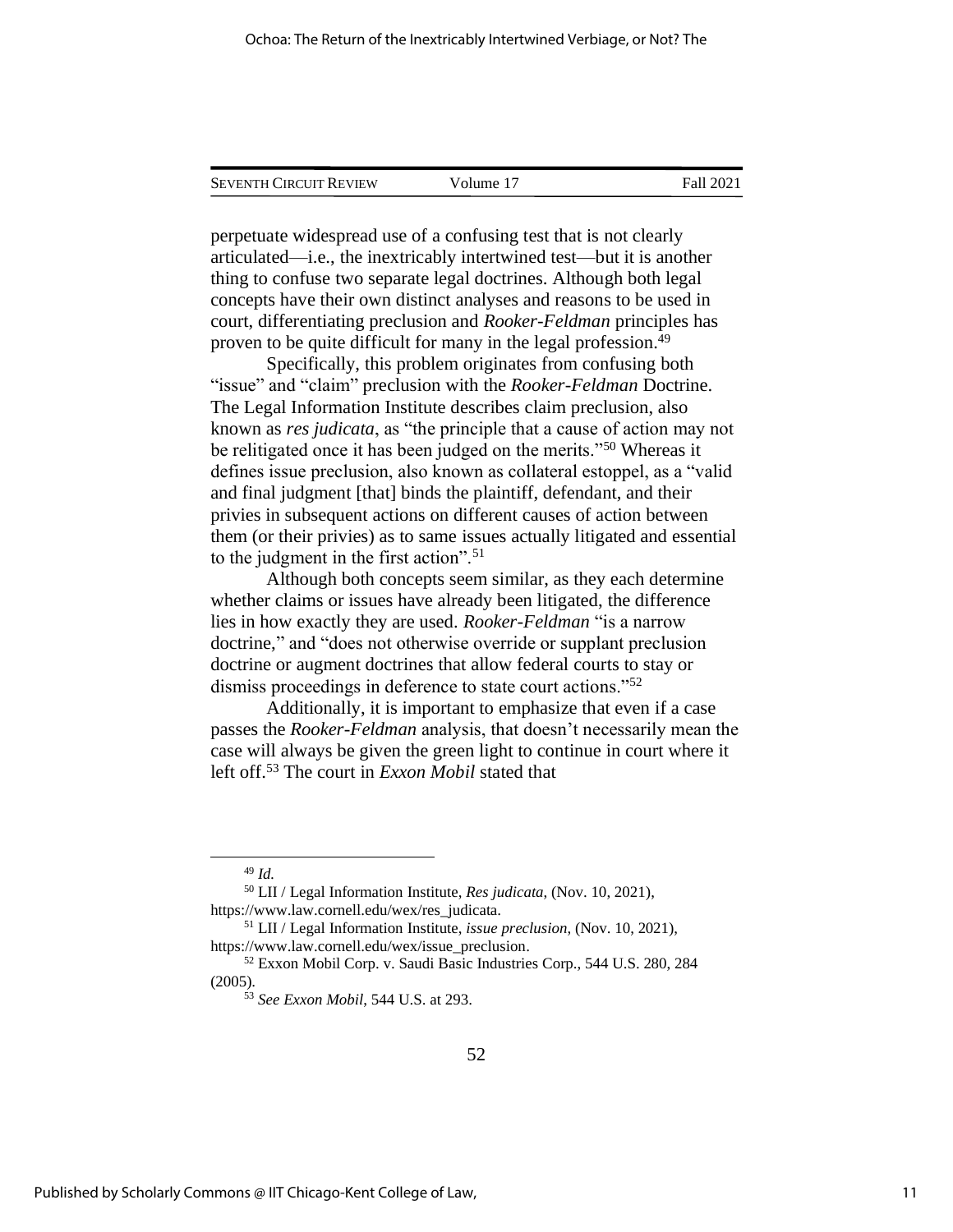Volume 17 Fall 2021

"§ 1257 [does not] stop a district court from exercising subject-matter jurisdiction simply because a party attempts to litigate in federal court a matter previously litigated in state court. If a federal plaintiff "present[s] some independent claim, albeit one that denies a legal conclusion that a state court has reached in a case to which he was a party ..., then there is jurisdiction and state law determines whether the defendant prevails under principles of preclusion."<sup>54</sup>

One way of summarizing the difference between the preclusion principles and *Rooker-Feldman* doctrine comes from *GASH Associates v. Village of Rosemont, Illinois<sup>55</sup>* The court in *GASH* stated that

equating the *Rooker–Feldman* doctrine with preclusion is natural; both sets of principles define the respect one court owes to an earlier judgment. But the two are not coextensive. Preclusion in federal litigation following a judgment in state court depends on the Full Faith and Credit Statute, 28 U.S.C. § 1738, which requires the federal court to give the judgment the same effect as the rendering state would. When the state judgment would not preclude litigation in state court of an issue that turns out to be important to a federal case, the federal court may proceed; otherwise not.<sup>56</sup> The *Rooker– Feldman* doctrine, by contrast, has nothing to do with § 1738. It rests on the principle that district courts have only original jurisdiction; the full appellate jurisdiction over judgments of

<sup>54</sup> *Id.* at 293.

<sup>55</sup> GASH Assocs v. Village of Rosemont, 995 F.2d 726 (7th Cir. 1993) (*GASH* Associates involved a junior mortgagee who commenced a civil rights action against the village of Rosemont alleging that the village engaged in a "taking of GASH Associate's property. Judgement was entered and GASH Associates appealed. The Court of Appeals decided that the District Court was precluded from exercising jurisdiction since GASH Associates had no independent claim and was instead attacking the state court judgement).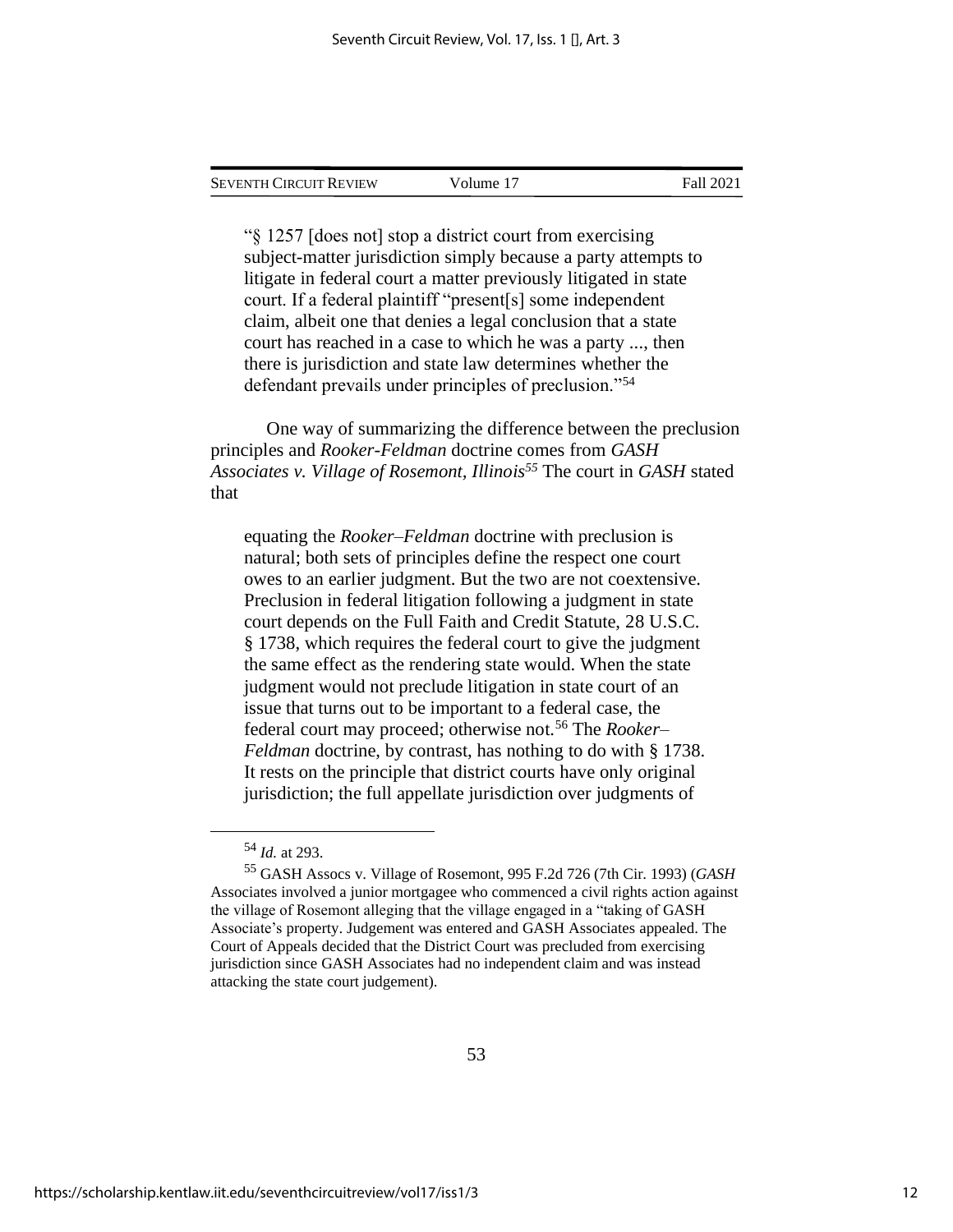| Seventh Circuit Review | Volume 17 | Fall 2021 |
|------------------------|-----------|-----------|
|                        |           |           |

state courts in civil cases lies in the Supreme Court of the United States, and parties have only a short time to invoke that jurisdiction. The *Rooker–Feldman* doctrine asks: is the federal plaintiff seeking to set aside a state judgment, or does he present some independent claim, albeit one that denies a legal conclusion that a state court has reached in a case to which he was a party? If the former, then the district court lacks jurisdiction; if the latter, then there is jurisdiction and state law determines whether the defendant prevails under principles of preclusion.<sup>57</sup>

Indeed, as Chief Judge Sykes of the Seventh Circuit Court of Appeals explains in *Andrade*, "the *Rooker-Feldman* jurisdictional bar is not founded in respect for state courts or other comity of federalism interests. It derives from silence in several jurisdictional statutes, most proximately 28 U.S.C. § 1257".<sup>58</sup>

After reviewing the information above, it is fair to say we are decently well-versed on the law of the case. The focus on becoming experts on the facts and record of the case follows in the next sections. 59

#### The Case

Jose Andrade, a landlord of the city of Hammond, Indiana, has been litigating his case for the last 9 years. $60$  The Seventh Circuit Court of Appeals recently sided with the small landlord in what appears to be a huge blow to the city of Hammond.<sup>61</sup> The case began in the spring of 2013 when the City of Hammond—more specifically,

<sup>61</sup> *Id.*

<sup>57</sup> *Id.* at 728.

<sup>58</sup> *Andrade* at 951–52.

<sup>59</sup> *Id.*

<sup>60</sup> Dolan, B., *Landlord wins ruling against Hammond*, NWI Times. (Nov. 1, 2021), https://www.nwitimes.com/news/local/landlord-wins-ruling-againsthammond/article\_2f5867a7-c086-5e3f-b43e-4b25109e4341.html.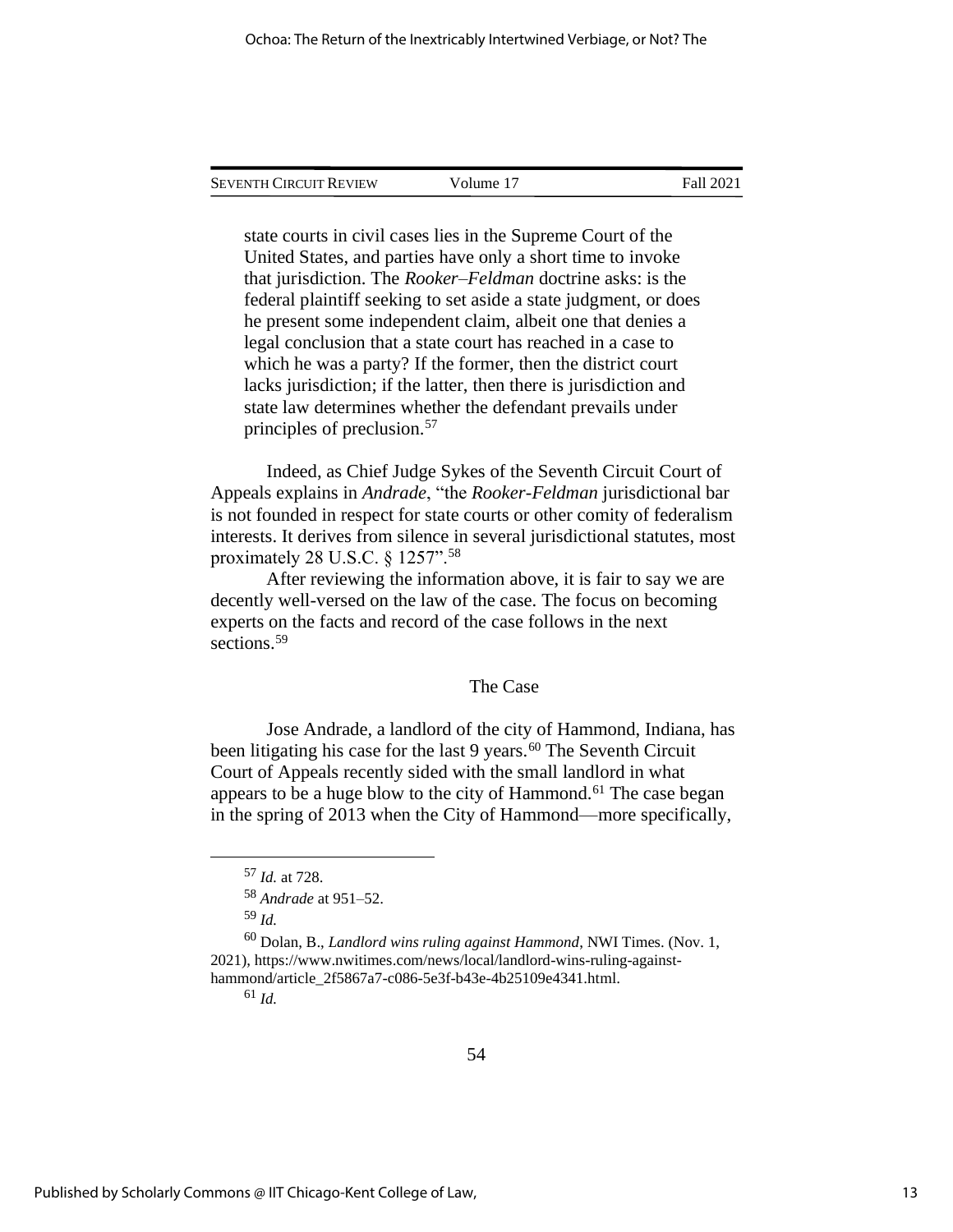| <b>SEVENTH CIRCUIT REVIEW</b> | Volume 17 | <b>Fall 2021</b> |
|-------------------------------|-----------|------------------|
|                               |           |                  |

city employees—went to inspect Jose Andrade's commercial apartment for alleged safety violations. The employees later found that Jose Andrade was in violation of multiple city ordinances.<sup>62</sup> It is important to note that Jose Andrade was considered a Section 8 Housing landlord when he was cited. Section 8 housing is a form of subsidized housing for individuals who meet a certain threshold and who are assisted by the U.S. government in making payments to their landlords.<sup>63</sup>

After Jose Andrade was notified of the citation, he filed a state court action arguing that the city had "engaged in patterned course of action starting March 15, 2013 in a calculated effort to deny Andrade full use and benefit of his rental property."<sup>64</sup> Some examples that Andrade gave include how the city:

(1) improperly labeled his rental property as uninhabitable; (2) attempted to enforce building codes which they had no authority to enforce; (3) threatened him with fines; (4) required unnecessary and inappropriate modifications to his property; (5) unlawfully enforced zoning ordinances and other regulations; (6) denied him his valid liberty interest in his property; (7) denied his tenants the right to federal housing choice vouchers; (8) maliciously prosecuted him; and (9) conducted administrative hearings without adequate notice or the opportunity to confront witnesses.

This state court action was then removed to the United States District Court for the Northern District of Indiana, Hammond Division.<sup>65</sup>

<sup>62</sup> Andrade v. City of Hammond, 2:15-CV-134-TLS, 2020 WL 30227, at 1 (N.D. Ind. Jan. 2, 2020).

<sup>63</sup> Housing Choice Voucher Program Section 8, HUD.gov / U.S. Department of Housing and Urban Development (HUD), https://www.hud.gov/topics/housing\_choice\_voucher\_program\_section\_8 (last

visited Oct 8, 2021).

<sup>64</sup> *Andrade* at 1.

 $65$  *Id.* at 1–2.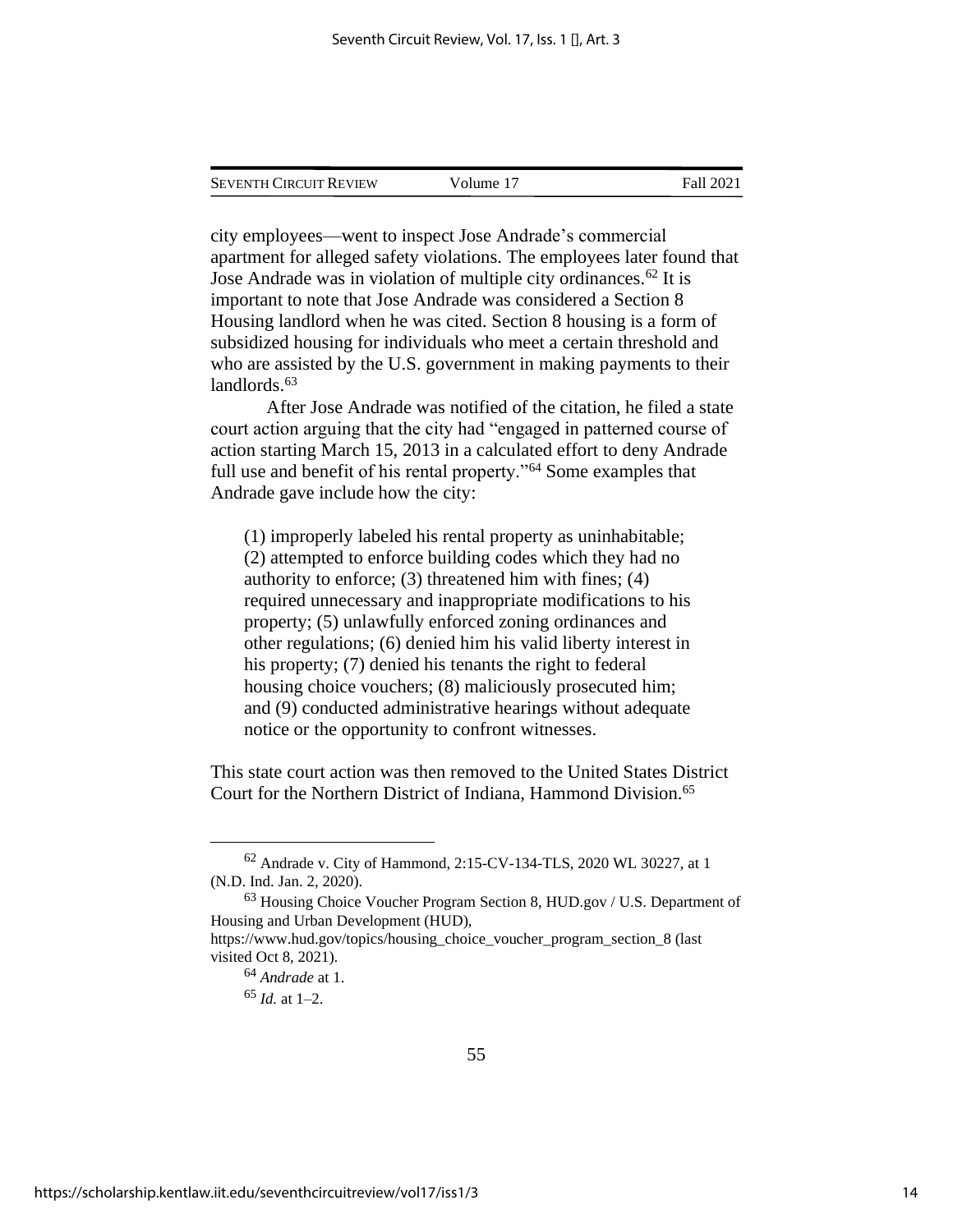SEVENTH CIRCUIT REVIEW Volume 17 Fall 2021

Although Andrade's case remained pending in federal court, the state administrative proceedings for the violations continued, and on January 12, 2017, an evidentiary hearing was conducted regarding whether Andrade's rental property was in unsafe condition.<sup>66</sup> Two city employees, a building commissioner, and a former code enforcement commissioner, testified at length about the unsafe conditions.<sup>67</sup> The board hearing the proceedings eventually concluded that Andrade's property was unsafe, illegally constructed, and that it had to be restored back to a single-family home.<sup>68</sup> Andrade, furious with the decision, appealed that administrative decision to the Superior Court of Lake County, a state trial court. Andrade argued that (1) the board acted beyond its legal authority, (2) the property was originally built and zoned as a multi-family unit, and (3) the Defendants failed to comply with a subpoena.<sup>69</sup> Nonetheless, the trial court ended up siding with the city since those arguments were not central to the underlying issue of whether the property was an unsafe building, and since Andrade failed to demonstrate that the board's decision was unreasonable.<sup>70</sup> The trial court concluded that the board's findings were well supported by the record. Andrade, determined to have the trial court's decision reversed, appealed to the Indiana Court of Appeals arguing that:

the board's actions violated the Takings Clause, (2) one of the board members acted improperly or acted from bias, (3) the board exceeded its statutory authority when it ordered him to restore the property to a single-family home, (4) the board's finding that the property was originally built as a single family residence was not supported by substantial evidence, and (5) the Defendants' failure to comply with a

- <sup>66</sup> *Id.*
- <sup>67</sup> *Id.*
- <sup>68</sup> *Id.* at 3.
- <sup>69</sup> *Id.* at 4.
- <sup>70</sup> *Id.*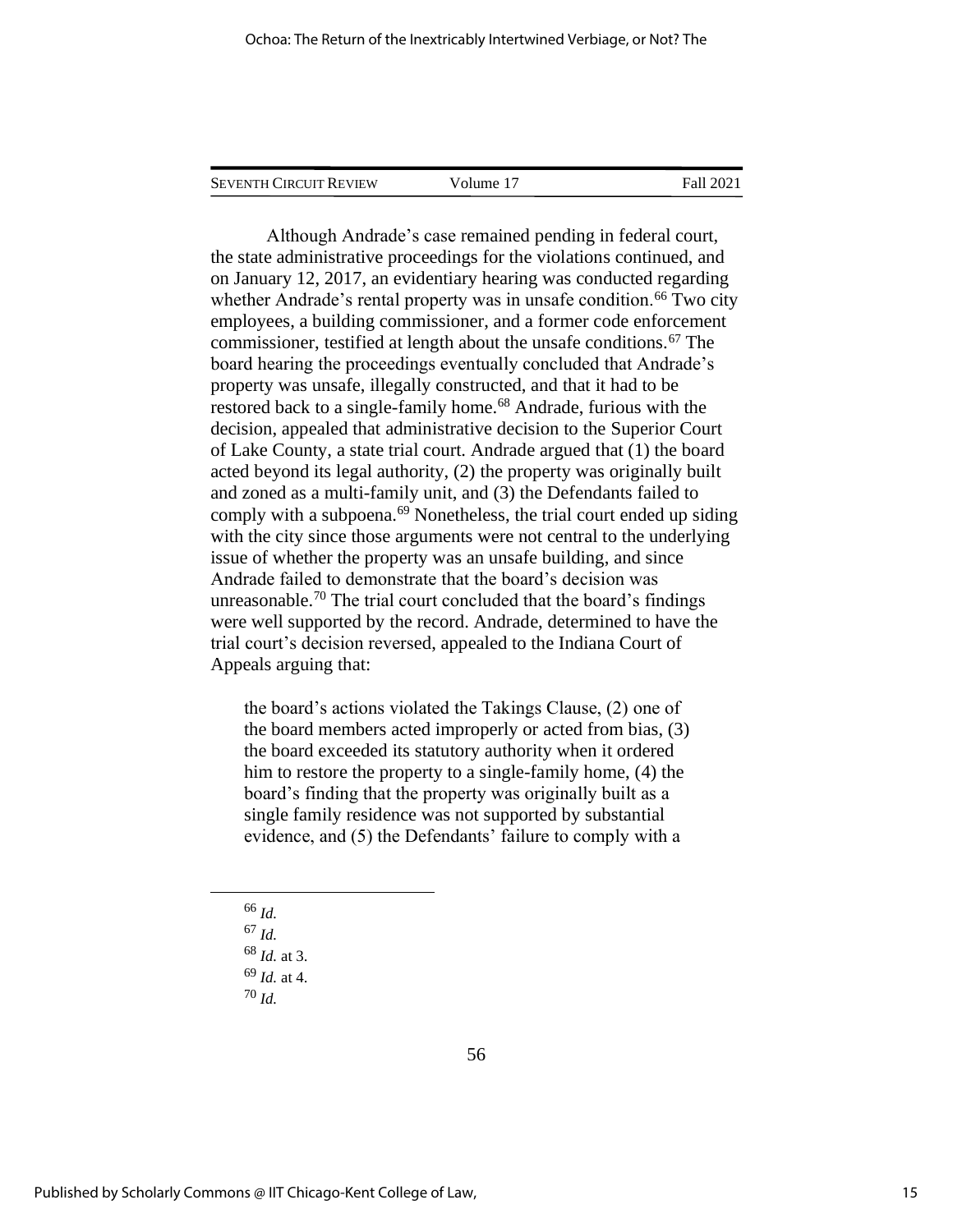| Seventh Circuit Review | Volume 17 | Fall 2021 |
|------------------------|-----------|-----------|
|                        |           |           |

subpoena required that the board's decision be reversed."<sup>71</sup> The Indiana Court of Appeals affirmed the trial court's order and dismissed the other arguments.<sup>72</sup> Andrade then petitioned to both the Indiana Supreme Court and the Supreme Court of the United States who both denied hearing the case.<sup>73</sup>

As noted earlier, Jose Andrade's complaint was still pending in the United States District Court for the Northern District of Indiana, Hammond. Defendants filed a motion for summary judgment arguing that (1) the *Rooker-Feldman* doctrine had divested the court of jurisdiction, and (2) the Plaintiff's claims were now barred by the doctrine of res judicata. The District Court agreed that *Rooker-Feldman* applied to the case and dismissed the suit.<sup>74</sup>

#### Putting the Pieces Together

The District Court for the Northern District of Indiana primarily relied on three cases when deciding that *Rooker-Feldman* barred federal review of *Andrade's* injury. The most important case the court relied on was *Swartz v. Heartland Equine Rescue*. <sup>75</sup> In *Swartz*, the Swartz' were owners of various farm animals.<sup>76</sup> After an investigation, an Indiana trial court determined that the Swartz' engaged in animal cruelty and thereafter issued an order to seize the animals while making the Swartz' pay for the fees for the animal shelter that would take care of their adoption.<sup>77</sup> Following the state proceedings, the Swartz' filed a federal lawsuit challenging the seizure

<sup>75</sup> Swartz v. Heartland Equine Rescue, 940 F.3d 387 (7th Cir. 2019).

<sup>76</sup> *Id.*

<sup>77</sup> *Id.* at 389.

<sup>71</sup> *Id.* at 5.

<sup>72</sup> *Id.*

<sup>73</sup> *Id.*

<sup>74</sup> *Id.* at 20. (Specifically, the District Court said "plaintiff's allegations are barred by the doctrine of res judicata." And thereafter granted defendants' Motion for Summary Judgement.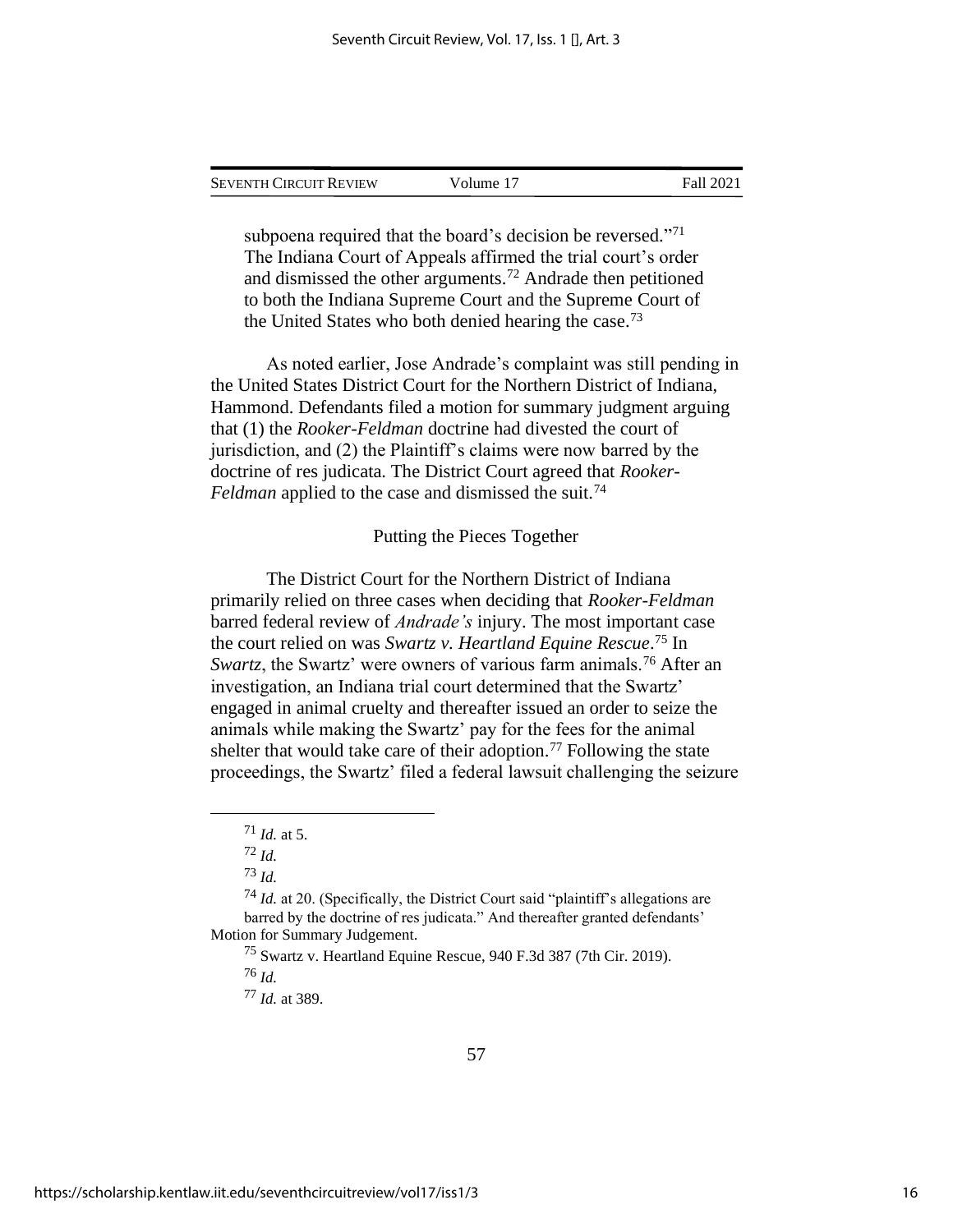| <b>SEVENTH CIRCUIT REVIEW</b> | Volume 17 | Fall 2021 |
|-------------------------------|-----------|-----------|
|                               |           |           |

of their animals in violation of the Fourth and Fourteenth Amendments.<sup>78</sup> The district court ended up finding in favor of defendants based on *Rooker-Feldman.*<sup>79</sup> The court reasoned that because the injury for the federal lawsuit, the seizure and placement of the animals, came from several orders of a state trial court, their claims were inextricably intertwined with the state court judgements.<sup>80</sup>

On a superficial level, one could argue that *Andrade* is very similar to *Swartz*. In *Andrade*, the plaintiff's property was inspected, the administrative agency reviewed the evidence and made determinations, and the judicial system agreed with those determinations. The difference between these cases is the fact that the injury Andrade alleged took place before there was any judicial involvement. Reminding ourselves of Judge Sykes's words, "ultimately, the determination hinges on whether the federal claim alleges that the injury was caused by the state court judgment, or alternatively, whether the federal claim alleges an independent prior injury that the state court failed to remedy.<sup>'"81</sup> Here, Andrade complained of an independent prior injury while Swartz complained of an injury that stemmed from a judicial decision, the order to capture the animals.

#### Next Steps for Jose Andrade

*Andrade* provides precedent to many landlords since it will allow future landlords the right to bring forward injuries which were never remedied and that were caused by administrative branches of government. Once again, these injuries must be independent of state court judgement, but if they are, then a party will not be barred by *Rooker-Feldman* in having a federal court review the injury.<sup>82</sup> Although Jose Andrade prevailed at the Seventh Circuit, the reality is

<sup>78</sup> *Id.*

<sup>79</sup> *Id.* at 394.

<sup>80</sup> *Id.*

<sup>81</sup> Andrade v. Hammond, Indiana, 9 F.4th 947, 948 (7th Cir. 2021).